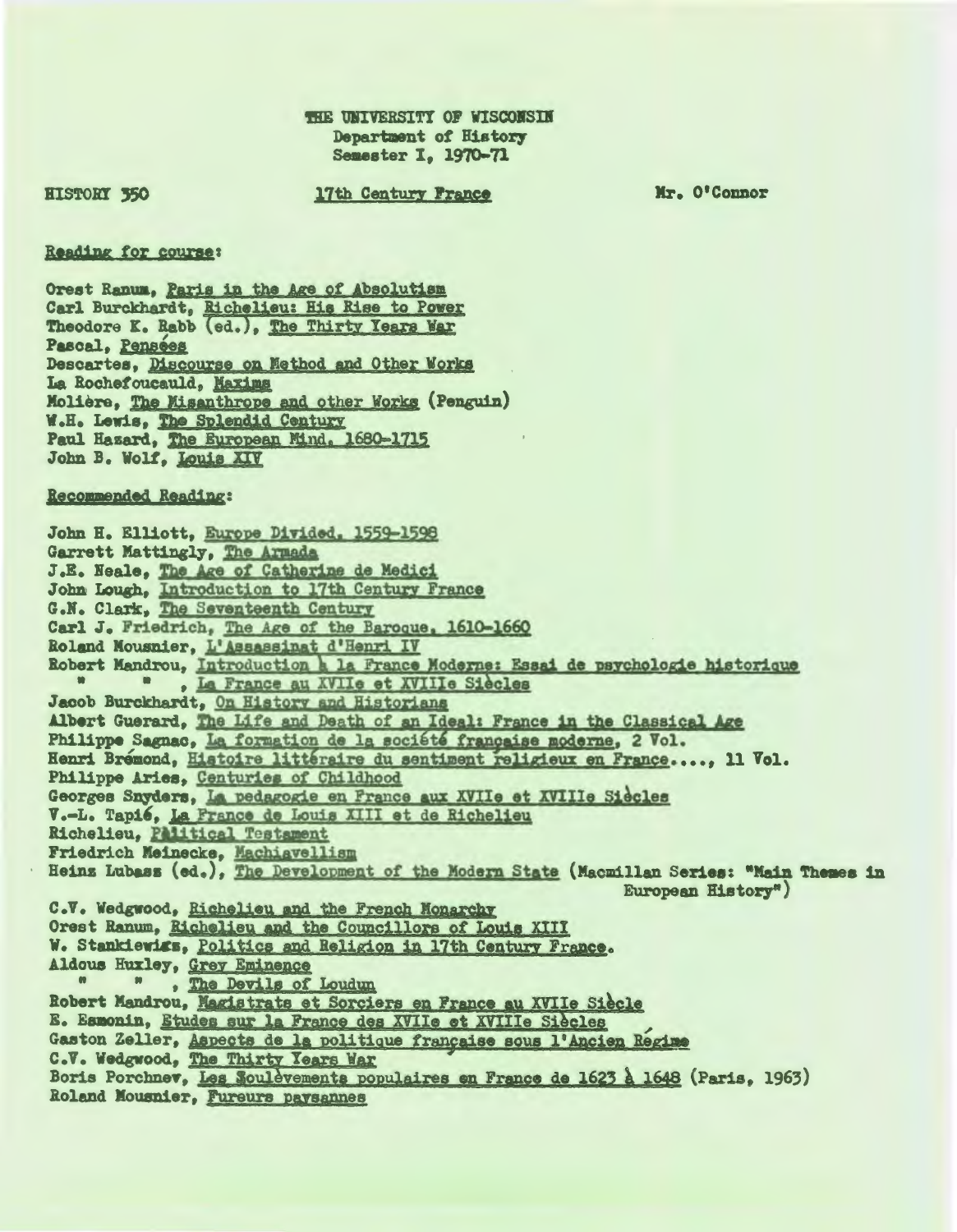**History 350** 

Trevor Aston (ed.), Crisis in Europe. 1560-1660 Ernst Kossman, La Fronde Paul R. Doolin. The Fronde Cardinal de Retz, Mémoires Louis Cognet, Pascal Saint-Beuve, sections on Pascal in his study of Port-Royal Lucien Goldmann, The Hidden God<br>Willis Doney (ed.), Descartes: A Collection of Critical Essays (Doubleday) Richard H. Popkin, The History of Scepticism J.S. Spink, French Free-Thought from Gassendi to Voltaire Ronald Knox, Enthusiasm Anthony Blunt, French Art and Architecture, 1500-1700 V.-L. Tapie, The Age of Grandeur Louis XIV, Mémoires Pierre Goubert, Louis XIV and Twenty Million Frenchmen The New Cambridge Modern History: Vol. V. The ascendancy of France William F. Church (ed.), The Greatness of Louis XIV: Myth or Reality? (Heath Series paperback: "Problems in European Civilization") G.P. Gooch, Louis XV (First chapter an excellent summary of reign of Louis XIV) Voltaire, The Age of Louis XIV Frederick Nussbaum, The Triumph of Science and Reason, 1660-1685 John B. Wolf, The Emergence of the Great Powers, 1685-1715 Louis André, Louis XIV et l'Europe Lionel Rothkrug, Opposition to Louis XIV James E. King, Science and Rationalism in the Government of Louis XIV C.W. Cole, Colbert and a Century of French Mercantilism Eli Heckscher, Mercantilism Walter E. Minchinton (ed.), Mercantilism: System or Expediency? (Heath Series) John C. Rule (ed.), The Early Modern Era. 1648-1770 (Heath Series: "Critical Issues in History")-see section on Mercantilism. S.B. Clough and C.W. Cole, Economic History of Europe Michel Foucault, Madness and Civilization George N. Clark, War and Society in the 17th Century E.M. Earle (ed.), The Makers of Modern Strategy (essay on Vauban by H. Guerlac) Herbert Rowen, The Ambassador Prepares for War Paul Bamford, Forests and French Sea Power Pierre Goubert, Cent Mille Provinciaux au XVIIe Siècle Franklin L. Ford, Strasbourg in Transition G.N. Clark, The Dutch Alliance and the War against French Trade Warren Scoville, The Persecution of Huguenots and French Economic Development, 1680-1720 Pierre Bayle, Historical and Critical Dictionary. Selections (ed. by R.H. Popkin) Charles Wilson, The Dutch Republic George M. Trevelyan, England under Queen Anne. 3 Vol. Waverly Root, The Food of France

The music of the period may be heard on records available in the Music Department. The art, aculpture and architecture of T7th Century France may be examined in the many illustrated volumes on the subject in the Elvehjem Art Center.

The seventeenth century was an extraordinarily fertile period in the drama. the essay, prose fiction, verse, memoires, and personal correspondence. The few works by noted authors which we'll be discussing this semester is but a fragment of the wealth of material. The principal works of Corneille. Racine. La Fontaine. Madame de La Fayette, La Bruyère, the mémoirs of the Cardinal de Retz and the Duc de St. Simon and the mann letters of Mme. de Sévigné are among the inevitable works which must